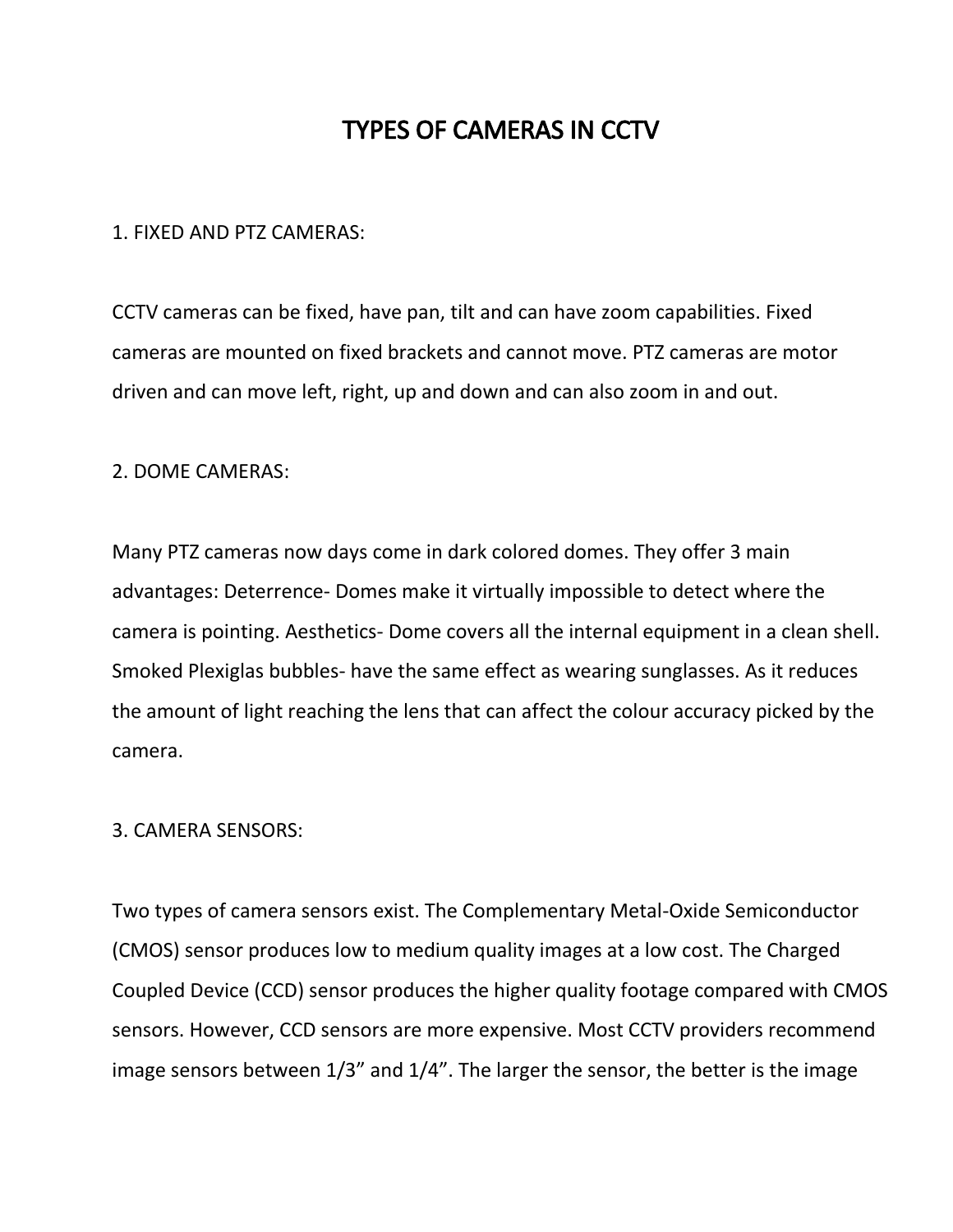quality.

4. LENS:

The primary function of it is to collect light from scene and focus a clear, sharp image on camera's imager. Typically more the light passes through the lens; the better is the quality of the picture. The camera lens can be typically divided into two parts: Fixed focal whose focal length remains constant and verifocal whose focal length can be changed.

## 5. LENS MOUNTS:

Camera lenses generally come with either a C-mount or CS-mount and they must match approximately to the camera's mounting requirements. The difference between the two is the distance of the lens option from the camera's imager.

## 6. VIDEO TRANSMISSION METHODS:

The main purpose of the transmission medium is to carry the video signal from the camera to the monitor. There are many video transmission methods like: fiber optic, coaxial cable, microwave, phone lines, and radio frequency. The choice of transmission mediums mainly depends on factors such as distance, environments, cost and facility layout.

1. Coaxial Cable: A coaxial cable is one that provides a continuous physical connection -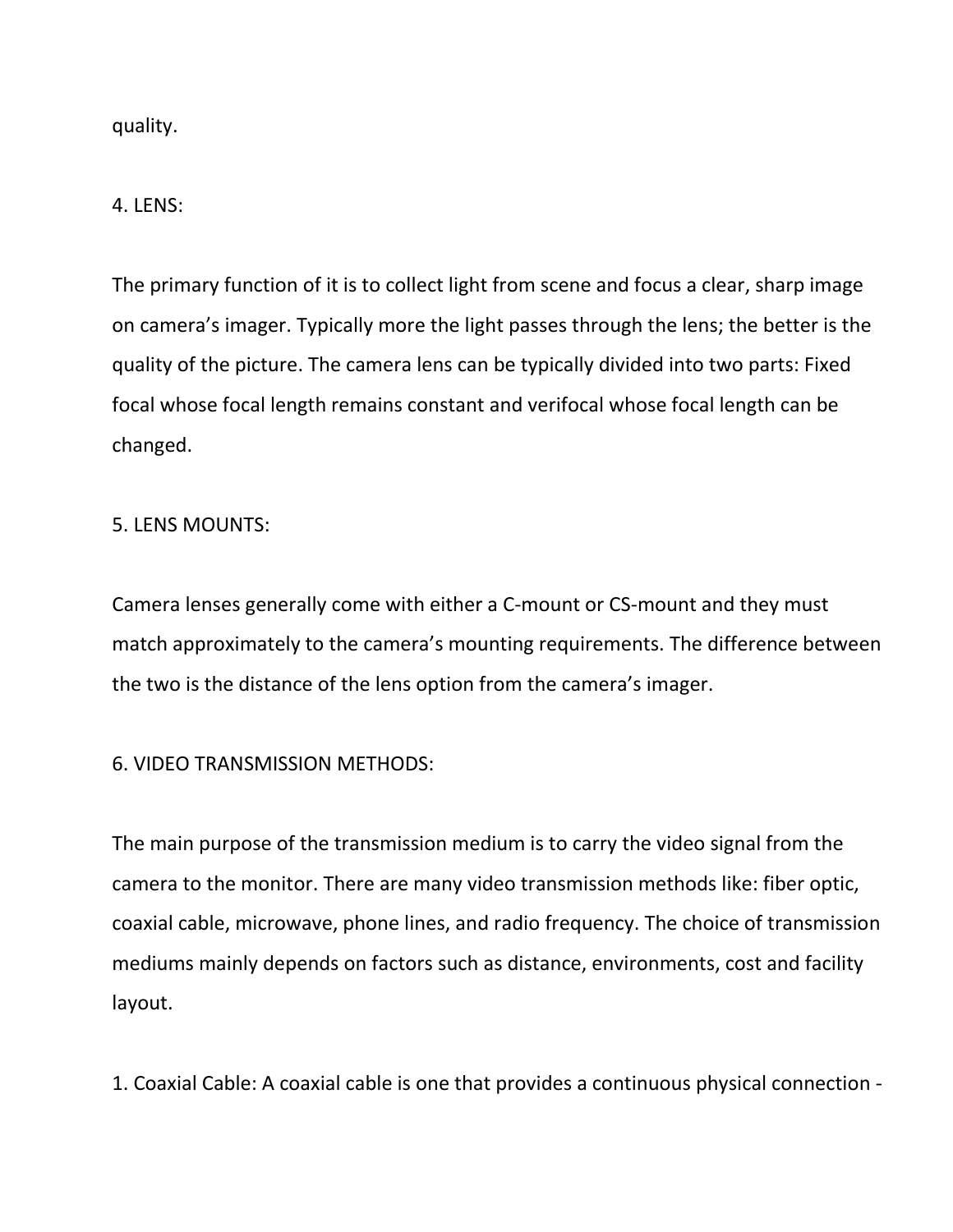or closed circuit between the camera and the monitor. The cable is shielded to minimize interference from any nearby electronic devices or electrical wires. For traditional CCTV systems, as well as many applications today, this is the most common economical method of signal transmission over relatively short distances.

2. Fiber Optics: Fiber optic technology changes an electronic video signal into pulsed or laser light and transmits it into one end of a glass rod (the fiber optic cable). At the other end, a receiver translates the pulsed light back into an electronic signal capable of being displayed on a monitor. Fiber optics offers a cost-effective method of sending large transmissions over long distances.

3. Microwave: If already in place, microwave can be a very efficient and cost-effective method of delivering black and white or colour video. Microwave turns the video and data signals into high radio frequency signals and transmits them from one point to another via free air and space. A receiver then converts the transmission back into the video and data signals and displays the scene on a monitor.

### 7. MONITOR:

The image created by the camera needs to be reproduced at the control position. The monitor receives the transmitted electronic video signal from the camera via CRT (Cathode Ray Tube) to display an image to the viewer. Although it is similar in function to TV, it provides higher lines of resolution and accepts only video signals rather than RF/antenna signals. Most CCTV system uses both dedicated monitors and call up (switchable) monitors. A dedicated monitor displays the video from only one camera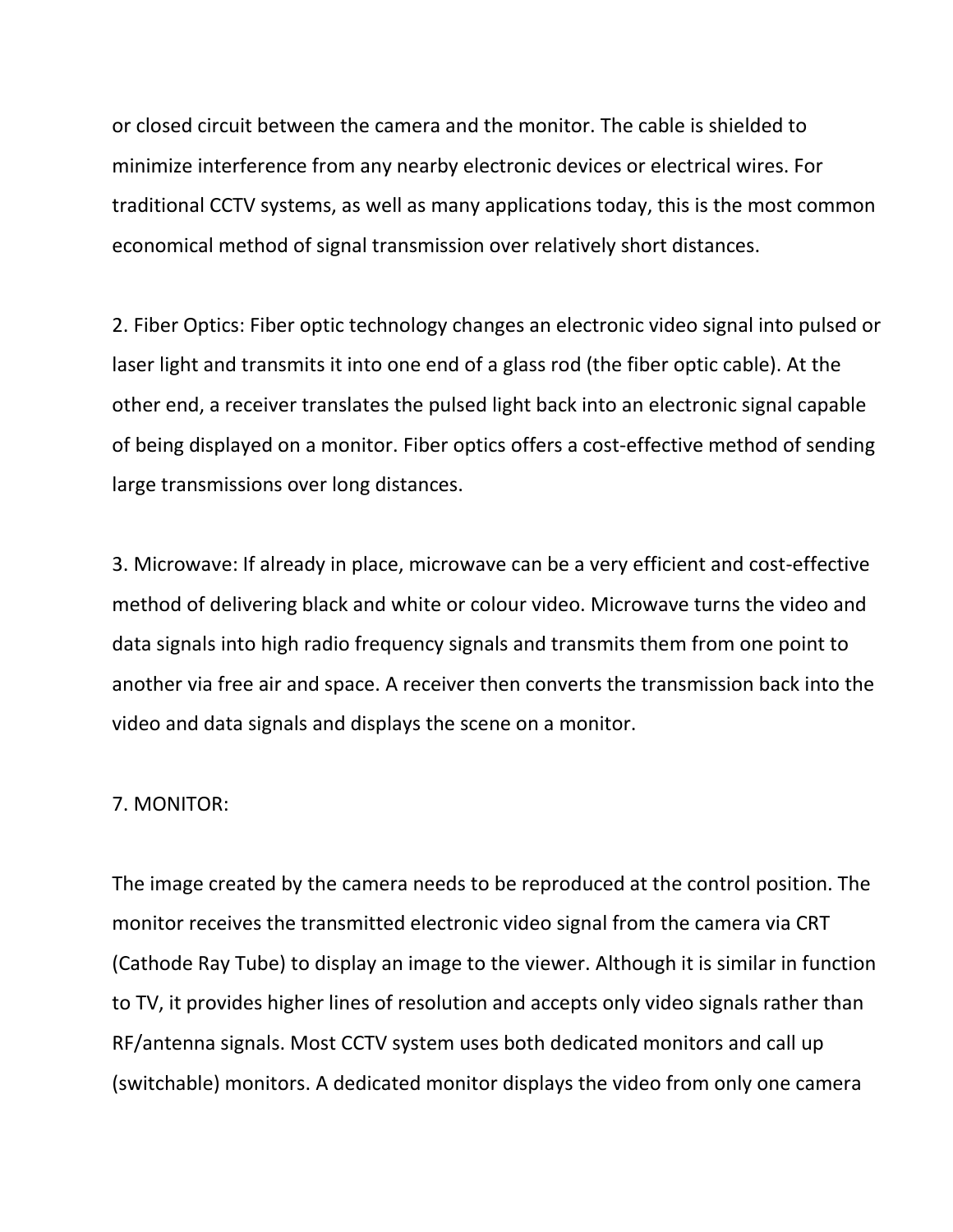while call up monitors enables the monitor to switch multiple cameras into view. Generally call up monitor is larger than dedicated monitors and gives operator the ability to view multiple images at the same time.





CCTV DESIGN PROCESS/ WORKING

In the CCTV design process, several steps must be followed to ensure successful implementation and for proper operational capabilities. Many of these steps, such as power and communication requirements, must be addressed early in the design process.